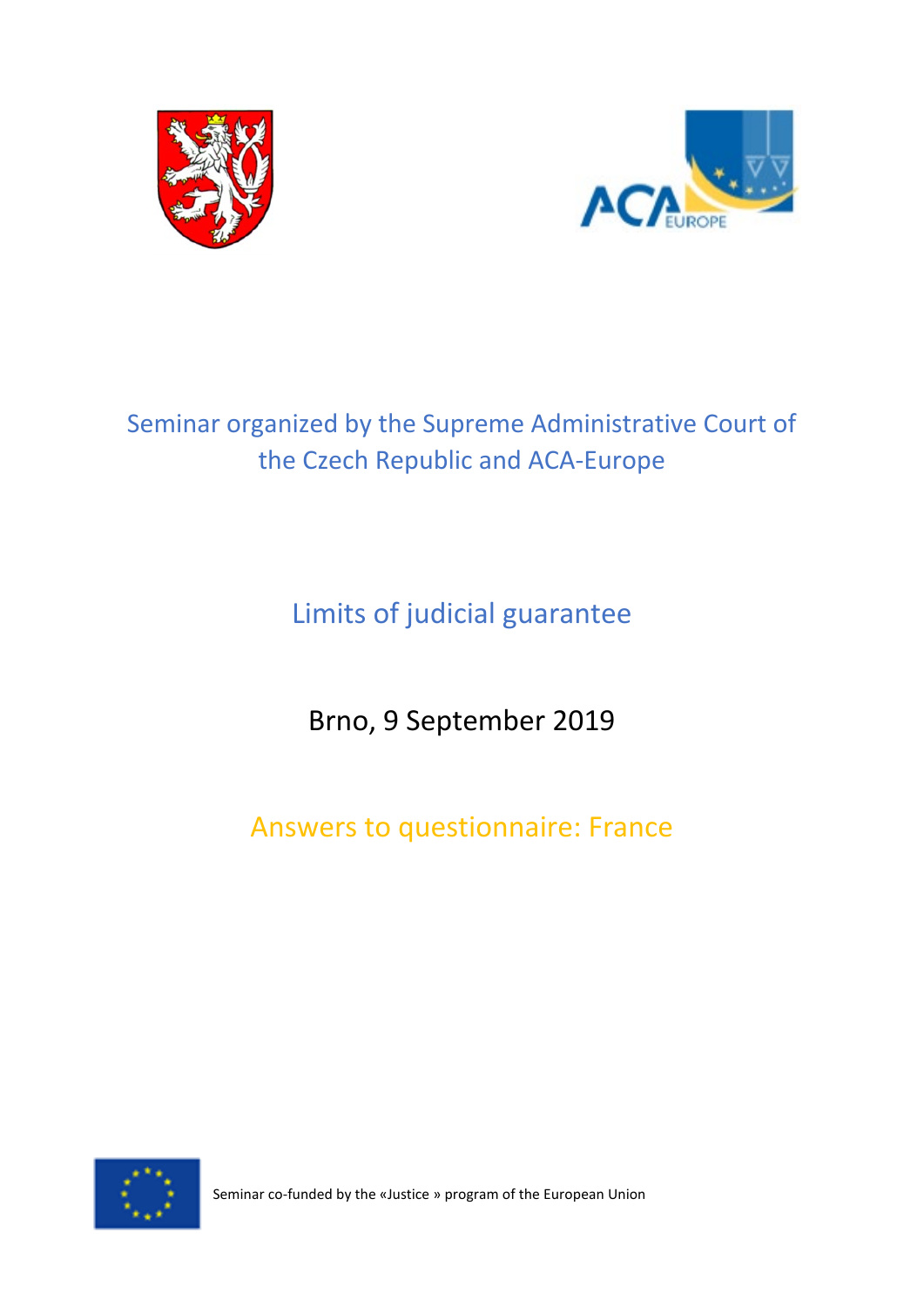

# ACA-Europe seminar on measures designed to facilitate and restrict access to administrative courts 9th September 2019

Nejvyšší správní soud Brno (Brno Supreme Administrative Court)

*Questionnaire* 

## **Introduction :**

The conditions governing the functioning of the administrative courts arise from the role of the administrative justice system. These conditions include, inter alias, restrictions on the right to access the courts and the rules applicable to cases that may be submitted to a court further up the judicial hierarchy. This area is marked by permanent tension between two principles : the right to a fair trial, which would tend to favour judicial examination, and the efficacy of the judicial examination, which would go in the other direction, by restricting access to the administrative courts and in particular to the higher courts.

The seminar to be held at the Supreme Administrative Court in Brno (Czech Republic) on the 9th September 2019 follows on from the seminars held in Dublin and in Berlin. It also is intended to contribute to the mutual understanding of the scope for judicial examination of cases relating to administrative matters. In order to do so, it develops and further examines the theme of access to courts. The seminar approaches this question with regard to administrative justice as a whole, including first-instance administrative courts. It covers both formal and material measures to facilitate or restrict access to the courts.

The aim of the seminar is to consolidate the principles of fair trial and efficacy. Having as its basis the common knowledge base of member States, it is intended to identify the areas in which administrative justice should remain open to litigants and analyze those in which its current role should be restricted, or indeed expanded. In other words, it will examine the proportionnality of restrictions on access to the administrative courts.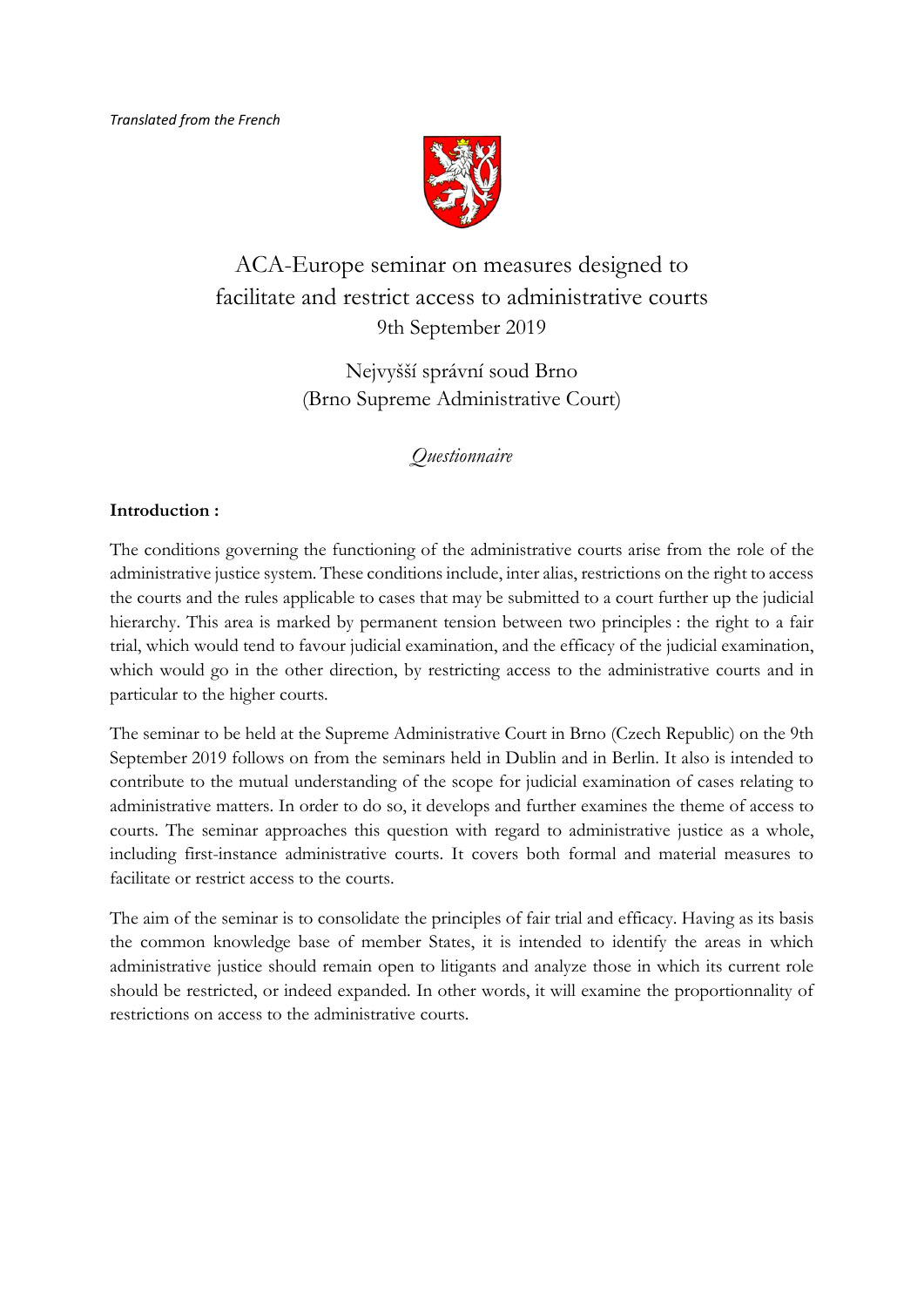#### **I. Structure of the administrative justice system**

**a.** Please provide a brief description of the structure of the administrative justice system : indicate the number of bodies making up this judicial system (including all the specialist courts, e.g. finance or social security) and describe the relations of superiority and subordination between them, unless an up-to-date version of this information is already available on the ACA-Europe website, via the 'Tour d'Europe**'** (Around Europe) tab.

Since the passing of law n° 87-1127 dated 31st December 1987, which introduced reforms to the administrative litigation process, the French administrative justice system has comprised **three levels** :

- the 42 '**tribunaux administratifs' (administrative courts)**, ruling on the basis of common law on administrative litigation, subject to the jurisdiction that may be attributed - in view of the subject of the dispute or the interests of a satisfactory administration of justice - to another administrative court handling administrative litigation at first instance (art. L. 311-1 CJA) ;
- the 8 '**cours administratives d'appel' (administrative courts of appeal)** hearing appeals against first-instance rulings by the administrative courts (art. L. 321-1 CJA) ;
- the **Conseil d'État (Council of State)**, the highest body in the administrative justice system, has exclusive jurisdiction to rule on appeals on procedural grounds against decisions pronounced at last instance by any of the administrative courts (art. L. 331-1 CJA) ;
- the **specialist administrative courts** that handle specific disputes, whose decisions are subject to reversal by the Council of State. The main specialist administrative courts are :
	- $\rightarrow$  the 'Cour nationale du droit d'asile' (National Court of Asylum, or CNDA) which rules on appeals against decisions by the 'Office français de protection des réfugiés and apatrides' (French Office for the Protection of Refugees and Stateless Persons, or OFPRA) on asylum rights,
	- $\rightarrow$  the interregional courts and the 'Cour nationale de la tarification sanitaire et sociale' (National Court on Pricing for Health and Social Services, under art. L. 351-1 of the welfare and families code) that handles disputes relating to allocations for health or medical-social establishments,
	- $\rightarrow$  the financial courts, the regional audit chambers and the 'Cour des comptes' (Audit Court), which rule on issues of public finance (L. 211-1 et seq CJF).
		- **b.** How many administrative courts and judges are there in each of these bodies? Please provide the figures corresponding to late 2018.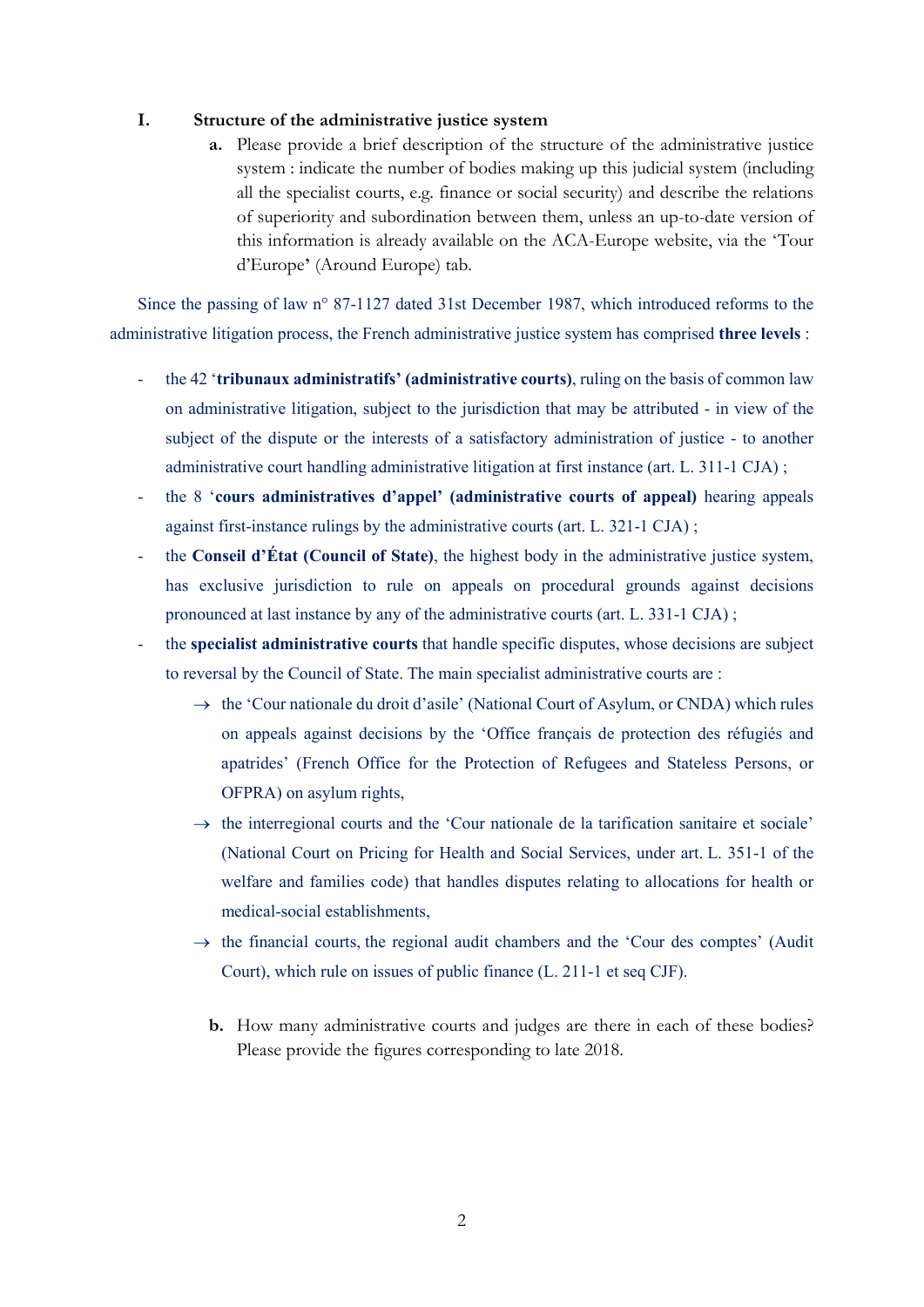| <b>Body</b>         |                      |                                   | HL.                        |
|---------------------|----------------------|-----------------------------------|----------------------------|
| <b>Name</b>         | Administrative court | Administrative Court of<br>Appeal | Council of<br><b>State</b> |
| Number of courts    | 42                   |                                   |                            |
| Number of<br>judges | 873                  | 272                               | $120$ FTE <sup>1</sup>     |

| <b>Body</b>                       | <b>Specialist courts</b>           |                                                                         |                                                                                        |                                                                                                          |                    |
|-----------------------------------|------------------------------------|-------------------------------------------------------------------------|----------------------------------------------------------------------------------------|----------------------------------------------------------------------------------------------------------|--------------------|
| <b>Nom</b>                        | <b>National Court</b><br>of Asylum | Interregional<br>courts on pricing<br>for health and<br>social services | <b>National Court</b><br>on Pricing for<br><b>Health and Social</b><br><b>Services</b> | <b>Regional Audit</b><br>Chambers<br>(RACs) and<br><b>Territorial Audit</b><br><b>Chambers</b><br>(TACs) | <b>Audit Court</b> |
| Number<br>of courts               |                                    | 5                                                                       |                                                                                        | 23 (18 RACs and<br>5 TACs)                                                                               |                    |
| Number<br><sub>of</sub><br>judges | 24                                 |                                                                         |                                                                                        |                                                                                                          |                    |

*(Note : if your administrative justice system is based upon two sets of courts, please use columns I. and II. ; if it involves more than three sets of courts, please adjust the table. The same applies to all the tables featured in this questionnaire.)*

**c.** How many judges are there in all of the courts (administrative, civil and criminal)? Please provide the figures corresponding to late 2018.

| Category of<br>court | Administrative     | <b>Judicial</b>      |  |
|----------------------|--------------------|----------------------|--|
| Number of<br>judges  | Approximately 1400 | Approximately 10 000 |  |
| <b>TOTAL</b>         | 11 400             |                      |  |

Note : in all the following sections, please provide an answer for each of the bodies in the administrative justice system, even if this is not expressly stipulated in the question.

 $\overline{a}$ 

<span id="page-3-0"></span><sup>&</sup>lt;sup>1</sup> FTE : full-time equivalent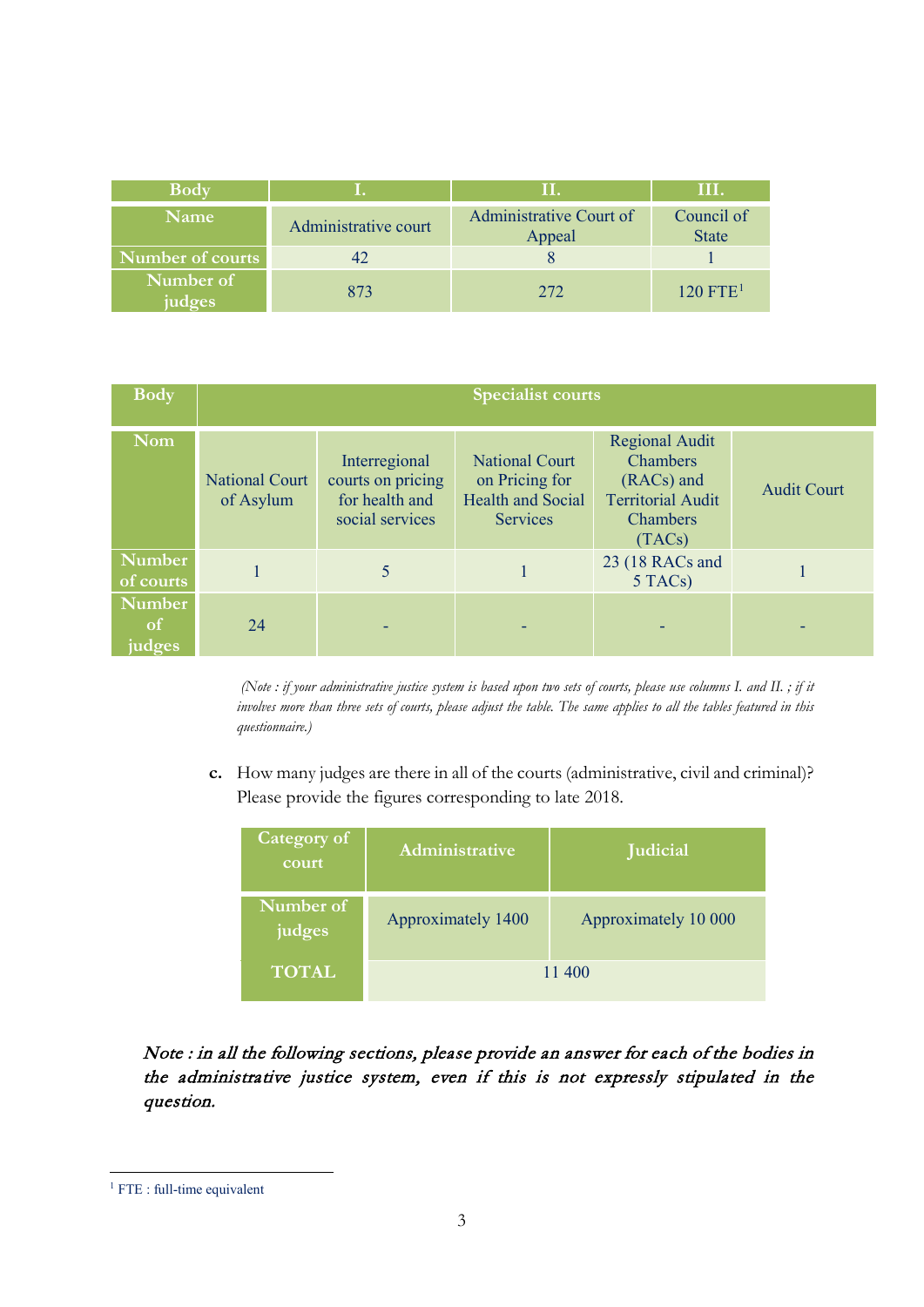#### **II. Fees and access to courts**

**a.** Is access to the administrative court subject to judicial (administration) fees ? Please indicate the principle that generally applies (for exceptions, see questions e., f. and g.). Please answer 'yes' or 'no'.

There is now no charge payable for bringing a case before the administrative court. This has not always been the case. As from the 1st January 1994 (law n° 93-1352 dated 30th December 1993 on the budget for 1994), stamp duty of 100 francs [15 euros], referred to as a ' contribution for legal assistance' had to be paid at the time of any application made before the administrative judge, but this was ended a decade later (order n° 2003-1235 dated 22nd December 2003). It was reintroduced as from the 1st October 2011 (law n° 2011-900 dated 29th July 2011), then abolished through the budget law for 2014 (law n° 2013-1278 dated 29th December 2013).

The funding of legal assistance, to which the proceeds of this contribution were paid in full, is now the direct responsibility of the State.

| Body                           |    | TR |
|--------------------------------|----|----|
| <b>Judicial</b><br><b>fees</b> | NО |    |

**b.** If you have answered *yes*, how much are these fees (in euros) ?

Before it was abolished in 2014, stamp duty amounted to 35 euros.

**c.** Are the fees payable in each of these bodies fixed or subject to variation ? If the amount can vary, under what conditions and in what way does it vary (e.g. : if the complainant has to rectify or delete errors in his or her application, the fees increase) ?

Before it was abolished in 2014, stamp duty was identical at all levels of the French administrative justice system.

> **d.** At what stage in the procedure does the complainant have to pay these fees (e.g. : with the application, after proceedings commence, after the court pronounces its decision) ? What are the consequences of a failure to pay these fees ?

Before it was abolished in 2014, stamp duty had to be paid on the date the application was submitted. In the absence of this payment, formal notice would be issued by the court registry. If this formal notice received no reply, the application was rejected as inadmissible.

> **e.** Are certain complainants (e.g. : public authorities) or areas of dispute legally exempt from the requirement to pay these fees ?

Before it was abolished in 2014, in certain areas of dispute - such as disputes relating to laws on foreigners, urgent cases and action initiated by the State - there was no requirement to pay stamp duty.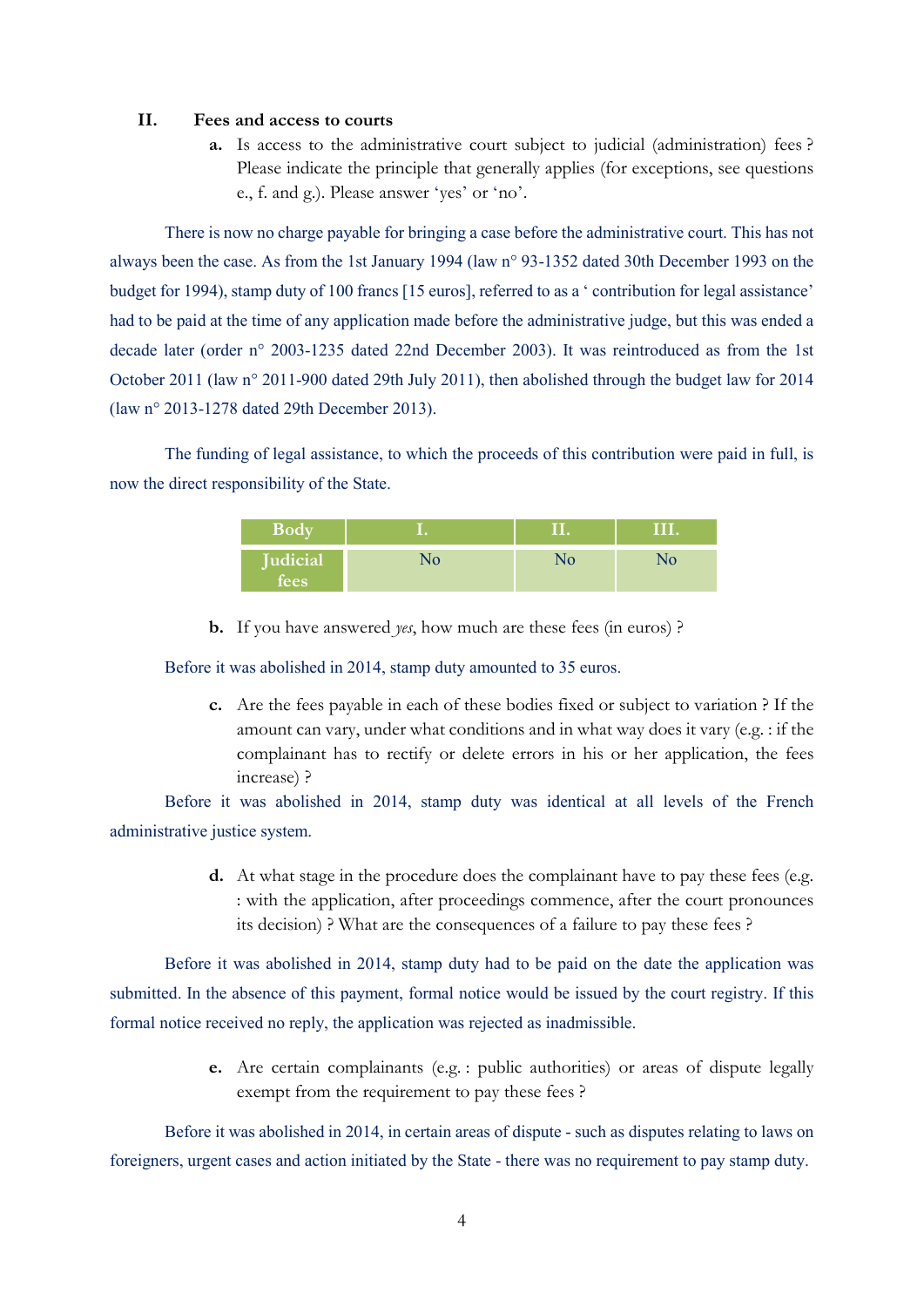In addition, cases brought by recipients of judicial assistance were exempt from stamp duty.

**f.** Are non-governmental organizations legally exempt from having to pay these fees ?

Prior to the abolition of stamp duty in 2014, there were no specific provisions in favour of nongovernmental organizations exempting them from paying it.

> **g.** Can a complainant be given exemption from the requirement to pay these fees by decision of the tribunal ? What are the conditions for exemption ?

Prior to the abolition of stamp duty in 2014, a court could not decide a posteriori to exempt a complainant from paying stamp duty. However the ' costs ' awarded against a defeated party (cf *below* III. a.) by decision of the court could be increased to enable reimbursement of the winning party for the stamp duty that it had paid (CE 16th December 2011, n° 353541, *Union des syndicats de l'immobilier*).

> **h.** Under what circumstances are fees reimbursed to the complainant (e.g. : if a claim is withdrawn) ? Are the fees reimbursed in full or partially ?

#### Cf *above* g.

**i.** Can a complainant be required to make a down payment before the start of proceedings ? If you have answered *yes*, please set out the circumstances under which this will apply.

**No**. Prior to its abolition in 2014, stamp duty had to be paid in full on the date on which the claim was introduced.

> **j.** Are frivolous claims penalized ? Please indicate how and under what circumstances.

**Yes**. If an application is **abusive**, the administrative judge may require the party responsible to pay a fine of up to **10 000 euros** (R.741-12 CJA).

The size of the fine is entirely at the discretion of the judge, who is under no obligation to explain his or her decision. The State may not be fined for an abusive application if it is the complainant (CE Ass. 27 Apr. 1979, *Ministre de l'Économie and des Finances c/ Mme Lestrade*, Rec. Lebon p. 172).

A fine serves for the most part to penalize procedural persistence, as in the case of a complainant persistently challenging confirmatory decisions against which appeals have already been lodged before an administrative judge. A complainant's bad faith is also penalized if his or her application is based upon fraud or the use of fake documents.

> **k.** Finally, has there been an analysis (based upon empirical studies or your own personal evaluation) of the correlation between the level of fees payable in your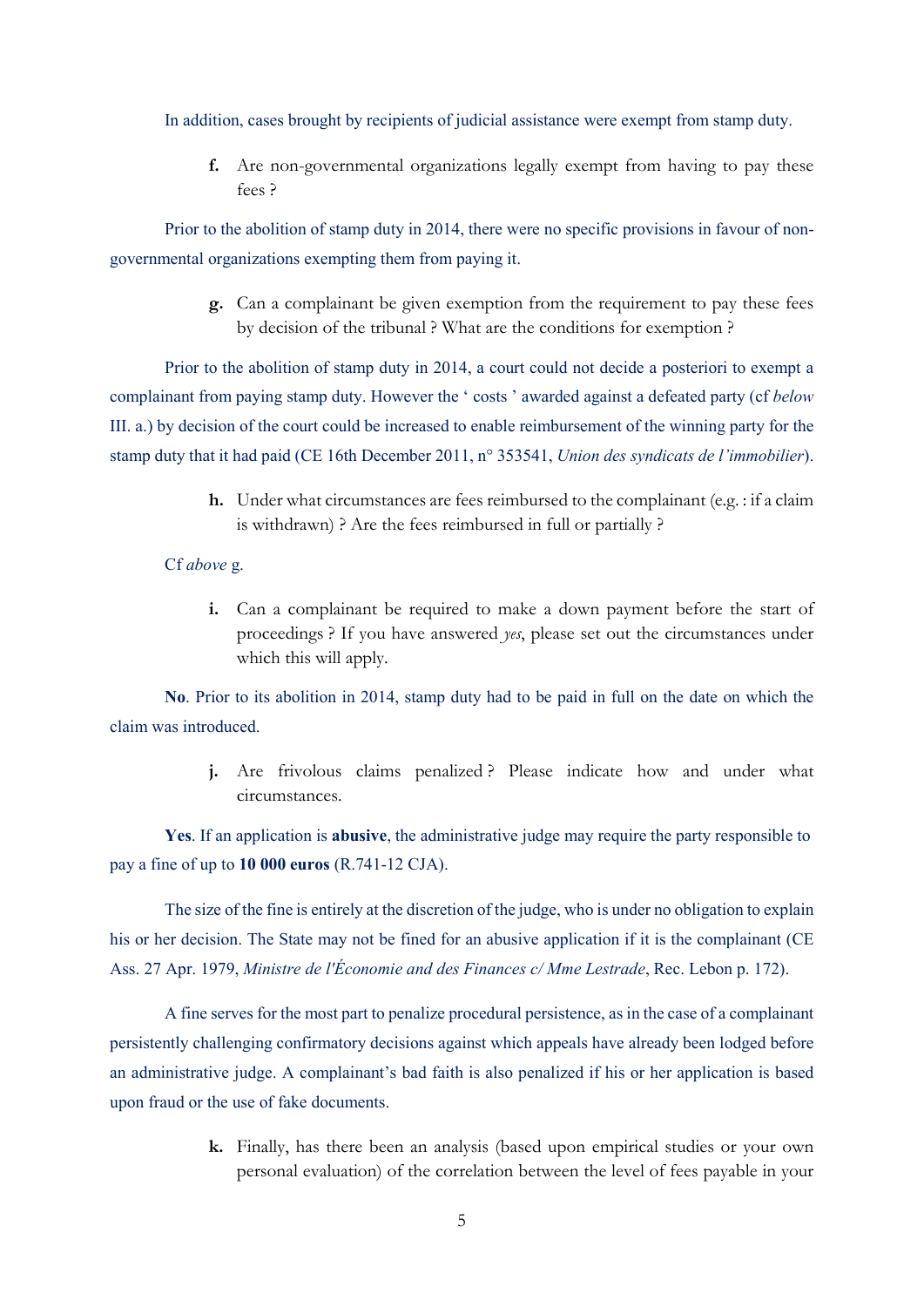system of administrative justice and the incentive or dissuasive effect of these fees on the willingness of complainants (in general or as members of particular groups) to instigate legal action ?

Stamp duty was abolished in France (cf. above II. a.) for four reasons :

- Created in order to discourage systematic complainants or those acting without serious grounds, its introduction did not result in a reduction in the number of claims made.
- It gave rise to administrative costs for court registries, notably arising from the obligation to invite each complainant who had failed to pay it to carry out the necessary payment, by means of a registered letter (cf. above e.).
- Even if this arrangement had not been condemned by a constitutional judge (CC 13 April 2012, n°2012-231/234-QPC), stamp duty could be viewed as an obstacle to the effective lodging of appeals and to the exercising of rights to defence.

#### **III. Procedural fees**

**a.** Can a court grant a participant exemption from procedural fees ? If you have answered *yes*, please set out the circumstances under which this will apply.

**Yes.** As well as settling the substantive issues of disputes, administrative courts set the fees arising directly from the proceedings. The procedural fees comprise :

- **' costs** ', in other words the cost of expert assessments, investigations or any other preparatory measures, as well as stamp duty until this was abolished in 2014 (R. 761-1 CJA), and
- **' expenses from the case** ', also known as ' irrecoverable expenses ', which notably include lawyers' fees, bailiffs' fees and the costs of travel and accommodation for the purposes of the trail (L.761-1 CJA).

For an application for reimbursement of these procedural fees to be admissible, the applicant must in the first place be considered to be **party to the case**. It does not matter whether he or she is represented by a lawyer.

Those individuals who are merely contributing to proceedings or providing their opinions cannot seek reimbursement of their expenses, except in the case of contributors whose rights may be affected by the ruling pronounced at the end of the proceedings.

Any party seeking reimbursement of his or her procedural fees must **quantify** the amount being sought (CE 27 March 1991, n° 71860, *Commune de La Garde c/Dorel*). Documentary evidence of the amounts spent are not required in order to obtain reimbursement thereof, but may however be requested by the judge if the amounts requested are disputed or seem unreasonable.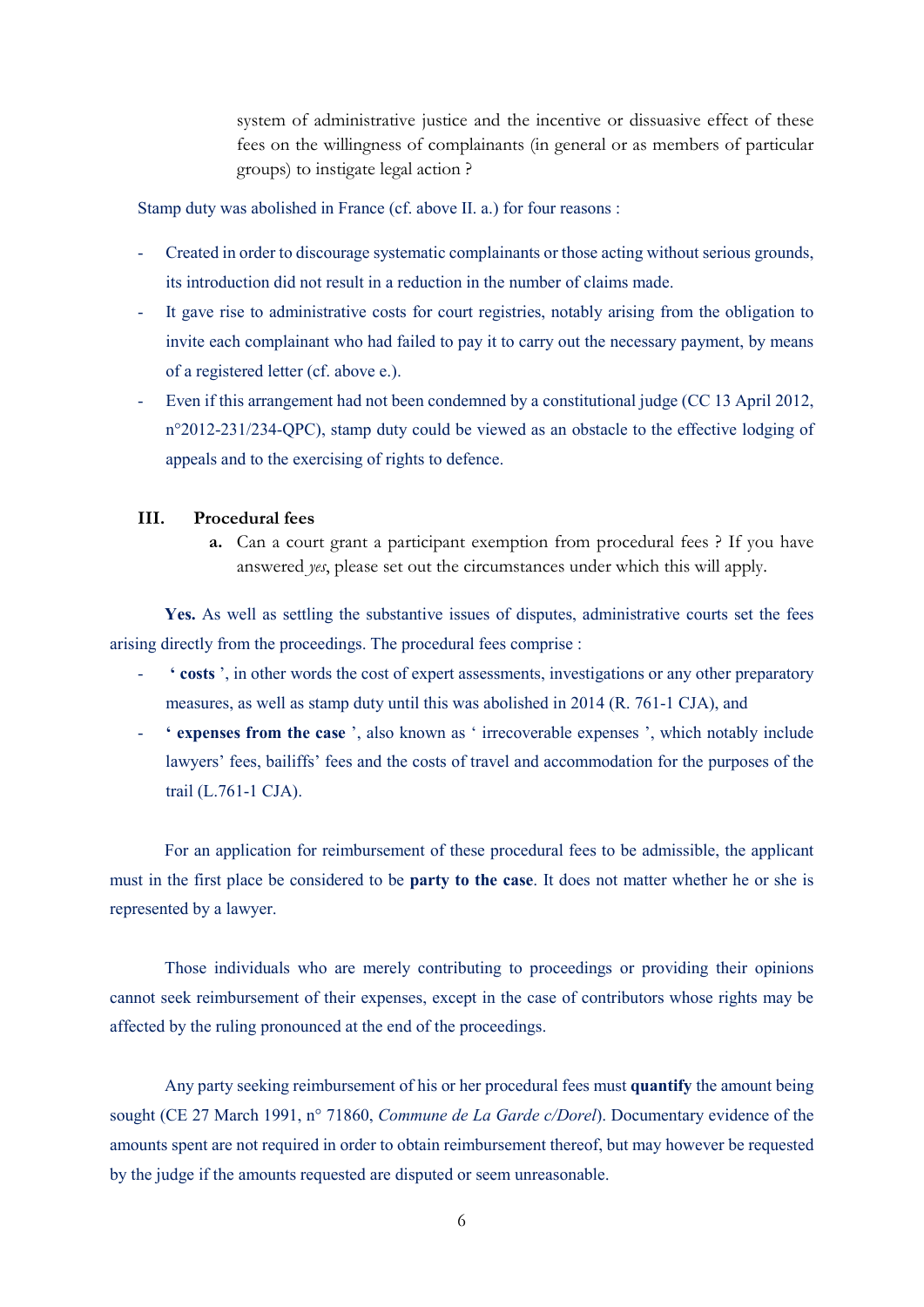It is the defeated party that must reimburse the expenses of the winning parties, other than in exceptional cases (cf below c.).

If the judge orders the defeated party to pay the winning party's expenses from the case and the winning party is a recipient of legal assistance, the court may order the defeated party to pay additional fees to the opposing lawyer.

> **b.** Can a court grant a public authority reimbursement of its procedural fees ? If you have answered yes, please set out the circumstances under which this will apply. More specifically, are there cases / situations in which the costs incurred by public authorities are not by default recoverable, even if the (private) complainant has not won the case (and if in accordance with standard practice - when fees are settled at the end of the case - an order for the payment of costs relating to expenses from the trial should normally be pronounced in favour of the public authority) ?

Yes. A public authority that has used the services of a lawyer may apply for reimbursement by the defeated party of its expenses from the case.

A public authority that has not used the services of a lawyer may also proceed in this manner, provided it can demonstrate that it has incurred specific costs in order to defend its interests in the case concerned (CE 3 October 2012, n° 357248, *Ministre de la Défense c/ société Arx*).

> **c.** Can a court decide against granting reimbursement of the procedural fees, even if the conditions described in question a. have been met ? If you have answered yes, please set out the circumstances under which this will apply.

In principle, the judge orders the defeated party in a case to pay the procedural fees of the winning parties. As an exception to this :

- The judge may divide the burden of **costs** or order that they be met entirely by the winning party if this is justified by the specific circumstances of the case. All costs shall automatically be borne by a complainant that withdraws from a case.
- The judge may decide against ordering that the **expenses from the case** be paid by the defeated party for reasons of equity or on the grounds of the economic circumstances of said party.
	- **d.** Are there certain specific areas of administrative law in which rules different from those set out in this section apply ? What are these areas, and how and why are the rules applicable in them different ?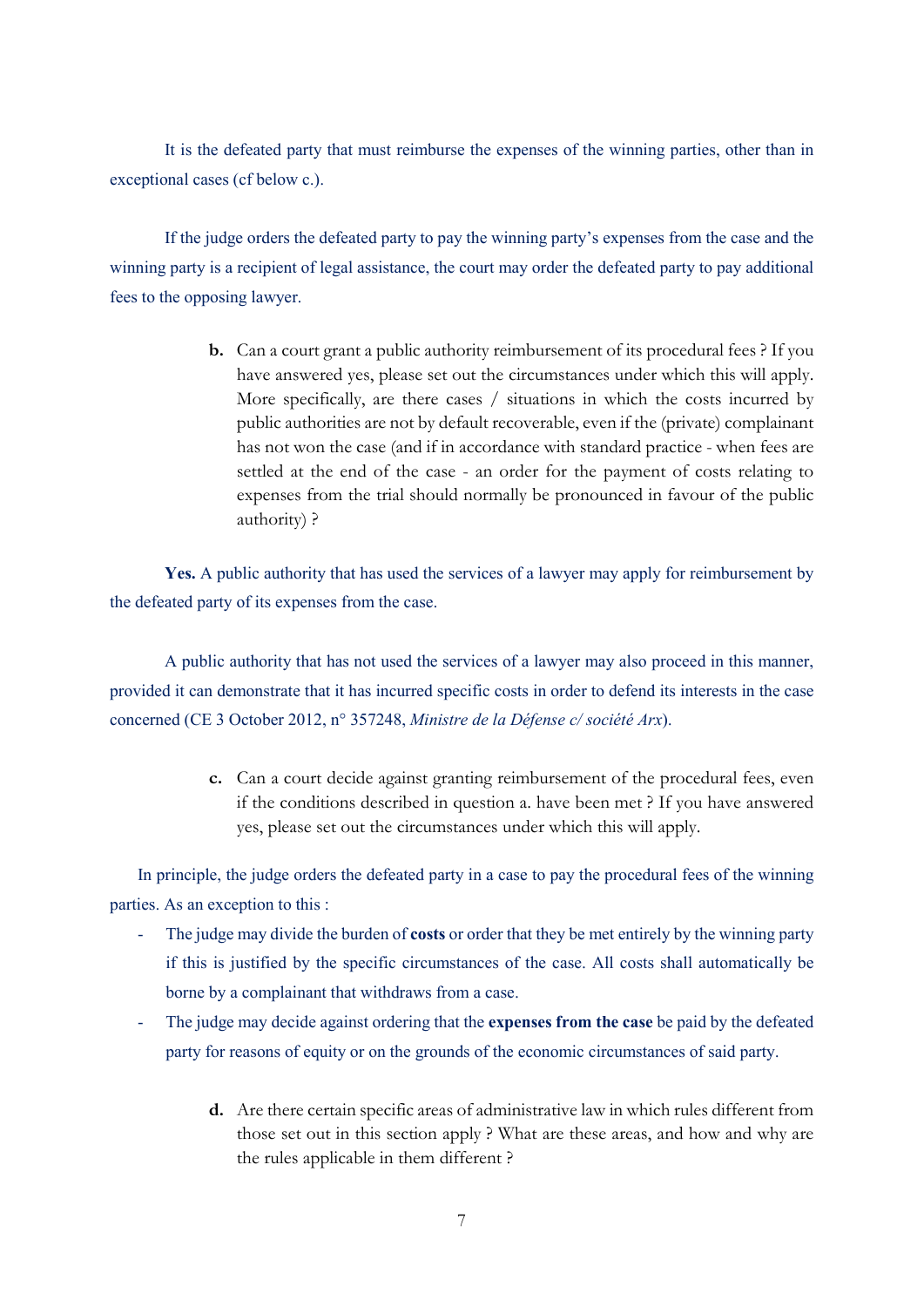**No.**

**e.** How does a court quantify the cost of legal representation when it comes to the reimbursement of costs ? Is this defined as a fixed rate (in which case, please describe the main method of calculation), or is it based upon the price stipulated between lawyer and client (in which case, please also indicate whether there is a limit) ?

The amounts are **set freely** by the judge, taking into account the circumstances of the case, considerations of equity, or the economic circumstances of the defeated party. The amount payable by the opposing party does not generally cover the full amount of costs incurred by the defeated party.

Procedural fees are often defined using a table for each category established by the court concerned to avoid disparities in the amounts set by various sections of the court. Use of this table is not however mandatory and judges may diverge from it. The only limitation imposed upon the judge is a ban on allocating an amount in excess of that requested, i.e. on ruling *ultra petita*.

#### **IV. Representation**

**a.** Do parties have to be represented by legal professionals ? Please answer yes or no.

The rules governing representation before French administrative judges vary according to the level of court.

- In **administrative courts**, the use of the services of a lawyer is in theory optional, except with regard to contractual disputes and actions intended to obtain the payment of a sum of money (R. 431-2 CJA).
- In **administrative courts of appeal**, it is in theory obligatory, except with regard to actions intended to obtain enforcement of an appeal ruling or of an administrative court decision against which an appeal has been mounted (R. 811-7 CJA).
- In the **Council of State**, the use of the services of a lawyer is obligatory in appeals on points of law with the exception of those targeting decisions by courts dealing with disputes around pensions (R. 821-3 CJA). In contrast the use of a lawyer is not obligatory in appeals lodged with the Council of State. In cases before the Council of State ruling at first instance, the use of the services of a lawyer is obligatory but with numerous exceptions to this principle. Thus a lawyer is not required in :
	- $\rightarrow$  Actions alleging that actions of public authorities have been carried out ultra vires,
	- $\rightarrow$  Actions challenging the legality of an administrative measure,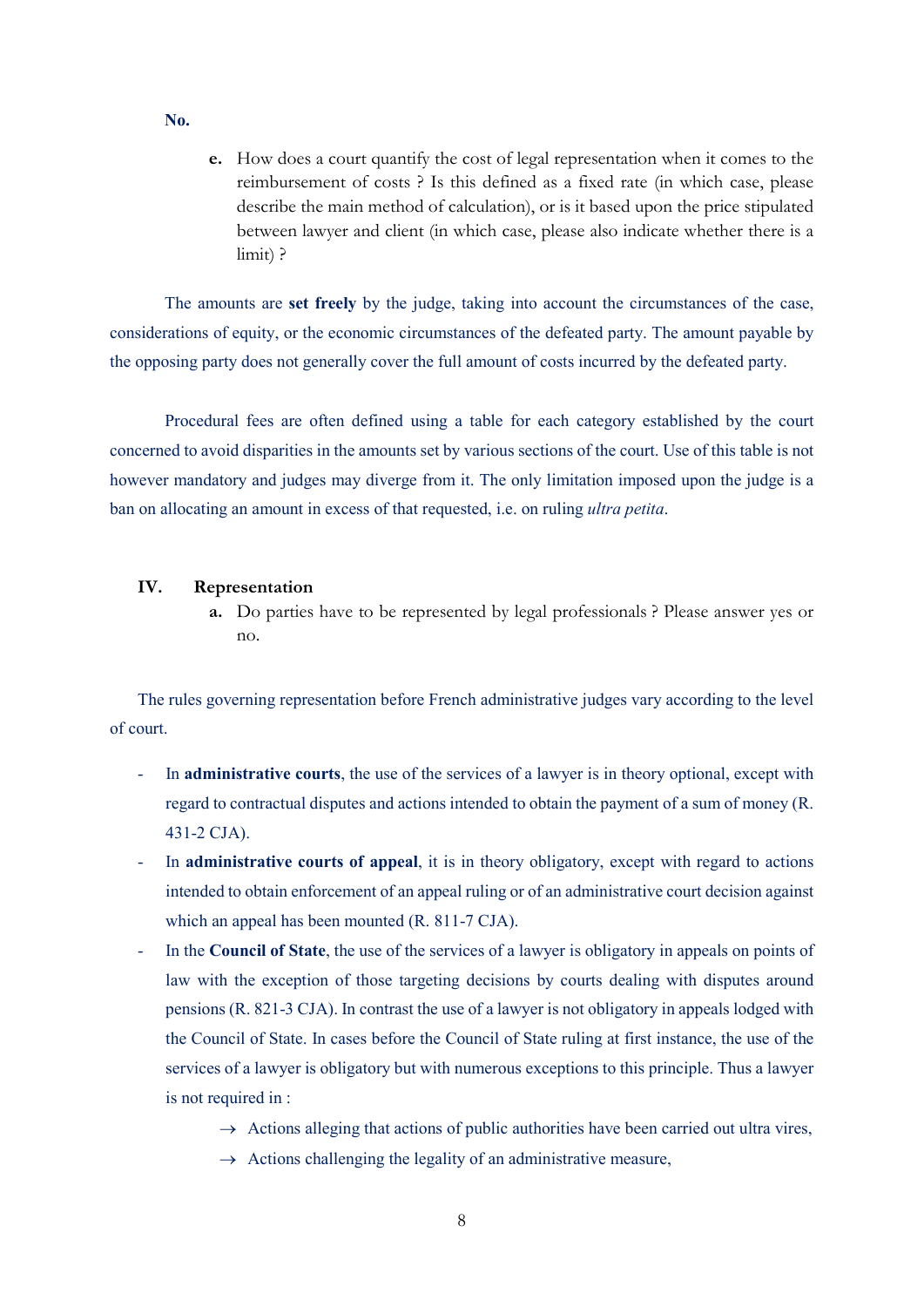$\rightarrow$  Cases relating to the implementation of intelligence measures (R. 432-2 CJA).

In all levels of court, actions on fiscal and electoral matters do not require the use of the services of a lawyer.

The State may lodge an appeal on points of law in the Council of State without using a lawyer.

For their representation before the Council of State, the parties must use the service of a lawyer pleading in the Council of State and the 'Cour de cassation' (Procedural Appeals Court).

| <b>Body</b>                                    | Ι.            | II.            | II.                                                                                                           |
|------------------------------------------------|---------------|----------------|---------------------------------------------------------------------------------------------------------------|
| <b>Representation of</b><br>the complainant    | No in general | Yes in general | Yes (if the Council of<br>State is ruling at first and<br>final instance or in an<br>appeal on points of law) |
| <b>Representation of</b><br>the opposing party | No in general | Yes in general | Yes (if the Council of<br>State is ruling at first and<br>last instance or in an<br>appeal on points of law)  |

**b.** Does your legal system provide judicial assistance free of charge for participants (e.g. : representative appointed at the request of a participant) ?

Lawyers fees and all the costs arising from a trial may be met through legal assistance.

**c.** What are the procedures and conditions applicable for judicial assistance being provided free of charge ? Please explain for all legal bodies.

#### 1/ The conditions applicable for beneficiaries of the assistance

Legal assistance is essentially granted to individuals. Non-profit organizations with their registered offices in France may receive it on an exceptional basis if they do not have adequate resources.

In order to receive assistance, individuals must be French nationals, or nationals of a European Union member State, or else reside on French territory.

#### 2/ The conditions relating to resources

Assistance is granted subject to conditions relating to resources, being paid to any party to a trial whose resources are below a certain set level. There is one set level below which the legal assistance provided covers all lawyer's fees and a second, higher, level below which the assistance is only partial.

The income of members of the relevant household are taken into account in this respect. Assistance is however not provided to individuals with legal expenses insurance covering the fees.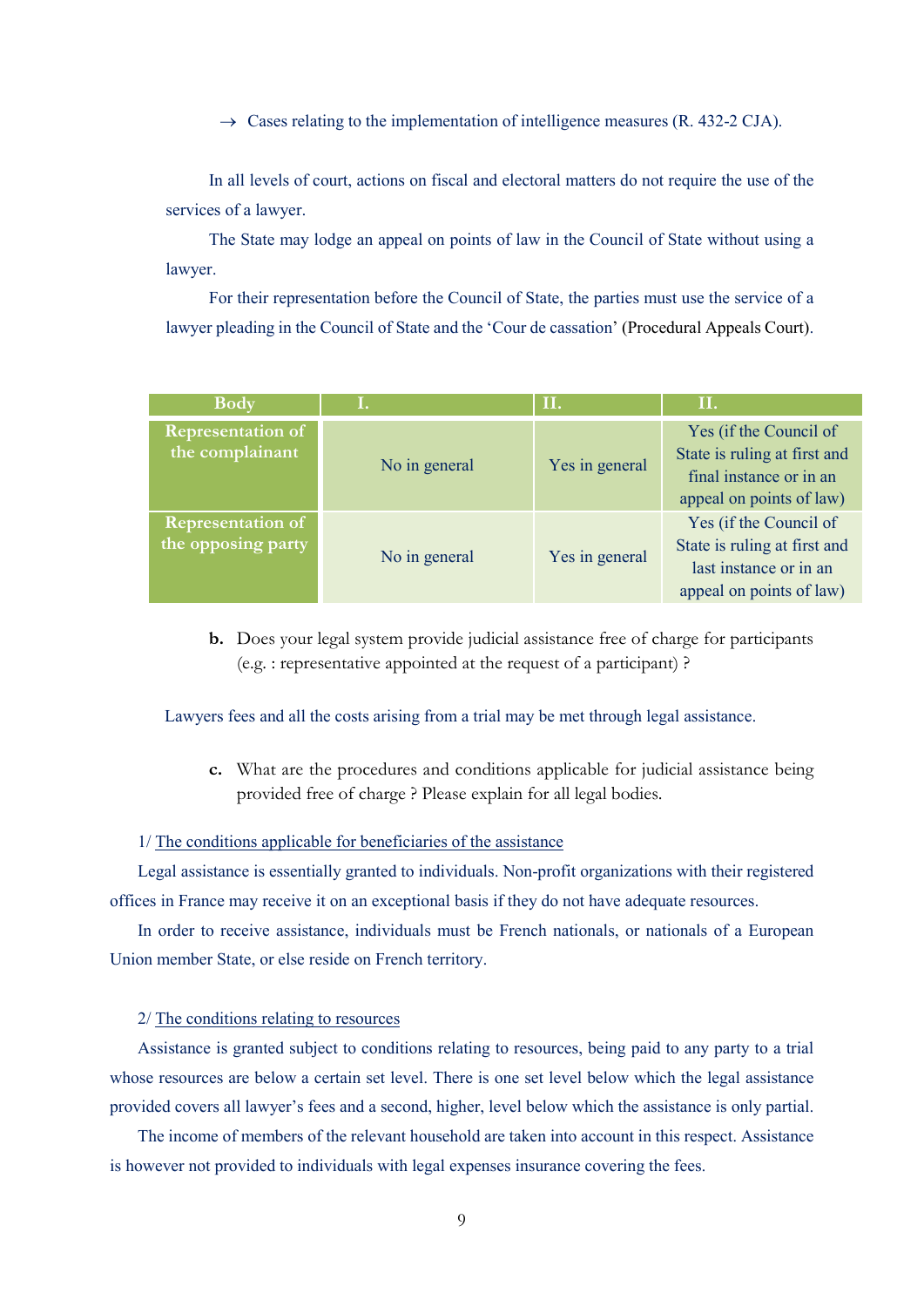#### 3/ The conditions relating to the claim

The claim being made by the complainant seeking legal assistance must not be inadmissible or groundless. Once granted, legal assistance may nevertheless be withdrawn by the administrative judge if he or she deems the action to be abusive or dilatory.

Applications for assistance are made to the legal assistance office at the TGI (Regional Court) with jurisdiction within that of the Administrative Court or the Administrative Court of Appeal. Special rules apply to cases being heard by the Council of State or the National Court of Asylum, which have specific legal assistance offices.

Assistance may be granted at any time, before or during the trial.

**d.** Is there a connection between exemption from the obligation to pay judicial fees and the right to obtain judicial assistance free of charge ?

**No**. Legal assistance is provided independently of the issue of judicial fees, and only if the incomerelated conditions are met.

#### **V. Exclusion and immunity**

*(Note : if you answer yes to one or more questions in this section, please provide further details.)*

**a.** Are there any obligatory stages to be completed after the public authority has announced its final decision but before the lodging of an application with an Administrative Court (e.g. : mediation) ?

**Yes.** Before lodging an application, an individual with a grievance relating to an administrative measure may under certain circumstances may be required to make his or her claim to the authority itself. This ' **mandatory prior administrative appeal** ' (MPAA) is submitted with a view to having the disputed decision cancelled or amended by the authority that took it. Generally speaking, MPAAs are made in two phases : firstly to the administrative authority that took the original decision (referred to as an ' internal appeal ') then to the line supervisor (referred to as a ' supervisor appeal '). It is only after this pre-trial appeal to the authority has been made that the aggrieved party's legal proceedings will be admissible.

There is no presumption in favour of MPAAs being made (CE 9 March 1998, *Ville de Nice*). They are always based upon a legal text, and are restricted to certain areas such as planning, public contracts, tax issues and welfare. Thus, for example, a medical practitioner who is the subject of a decision by the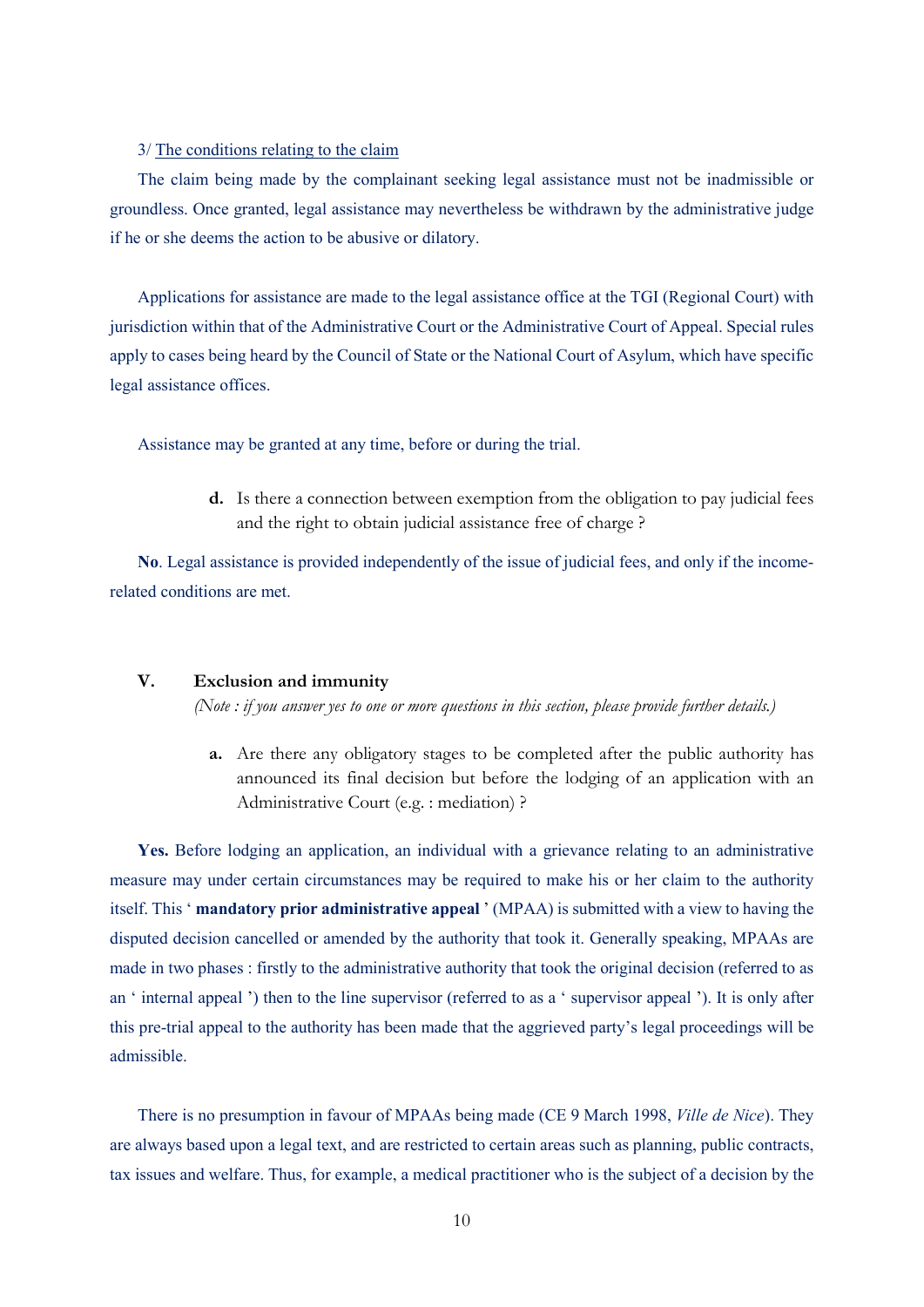Agence Régionale de Santé (Regional Public Health Authority) to prohibit him or her from practicing in a public health establish must, prior to any legal proceedings, lodge a supervisor appeal with the minister responsible for health (R. 6154-18 of the public health code).

The prior use of **conciliation or mediation** is not however mandatory even it is always an option to be exercised at the initiative of the judge or the parties (L. 421-1 of the code of public-state relations). Public authorities have opted to encourage the use of mediation by organizing an experimental period due to end in 2020 - during which there is a **mandatory prior use of mediation** for certain disputes relating to social matters and state bodies (DC n° 2018-101 dated 16 February 2018 arising from the 'Justice in the 21st century' law n° 2016-1547 dated 18 November 2016).

> **b.** Are there final administrative measures pronounced by a public authority that are absolutely not open to challenge ?

**Yes**. Certain measures, referred to as ' **governmental measures** ' have absolute legal immunity (CE 19 February 1875, *Prince Napoléon*). These originate with the President of the Republic or the Prime Minister, and are outside courts' jurisdiction for political or diplomatic reasons. They fall into three categories :

- Measures concerning dealings between the constitutional public authorities,
- Measures concerning relations between the French authorities and those of another State or an international organization,
- Measures implemented within the context of military operation carried out by the executive.
	- **c.** Is there a particular public authority whose administrative measures are not subject to judicial scrutiny (e.g. the Head of State) ?

**No**. No public authority, not even the Head of State, has legal immunity for measures pronounced. However, as stated above, certain measures pronounced by certain public authorities fall outside the jurisdiction of the administrative judges due to their subject matter.

> **d.** Can certain final measures by a public authority be re-examined by a authority (state-run or otherwise) other than the administrative court ?

Certain measures must be the subject of an **MPAA** (cf. *above* V. a. ). In these cases, it is the organization itself that re-examines the disputed measure.

The dispute may also be the subject of a prior referral for **conciliation or mediation** (cf. *above* V. a.) even in the absence of any legal proceedings.

Finally, anyone who considers his or her rights or civil liberties to have been infringed in dealings with the authorities may refer the matter to the **Défenseur des droits** (Rights Advocate), who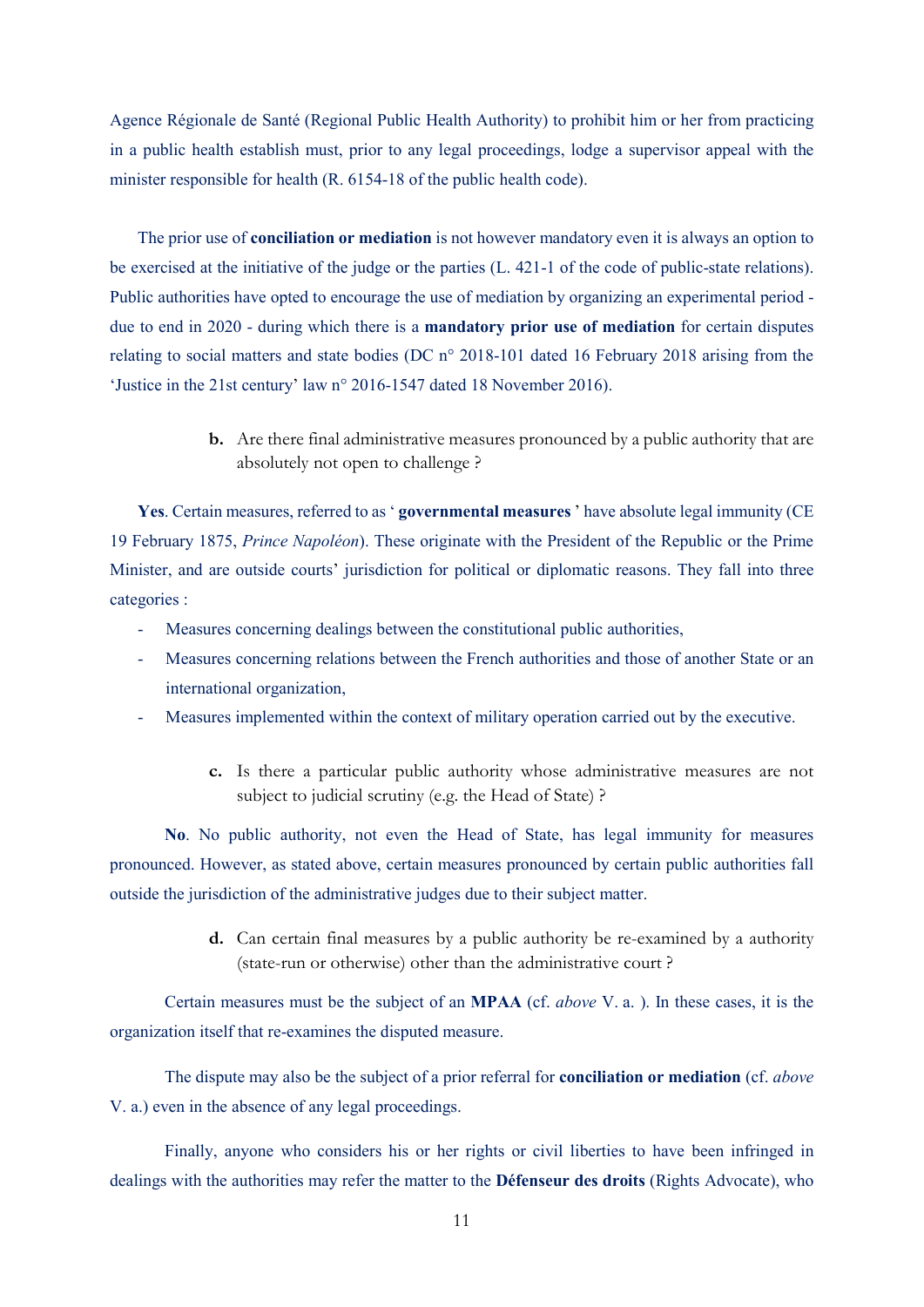may through this process re-examine the administrative measures referred in this way. The law defines the Rights Advocate as an ' independent constitutional authority ' (constitutional law n° 2011-333 dated 29 March 2011) :

- He or she may suggest to the aggrieved party a **settlement** with the public authority under attack.
- He or she may also make **recommendations** to the authority concerned in order to resolve the problems raised before him or her or to prevent the recurrence thereof.
- If the recommendation is not acted upon, the Advocate has the power to **issue a summary order** requiring the authority concerned to implement, within a stipulated period, the measures required for resolution of the dispute. If such an order fails to produce the desired effect, the Rights Advocate draws up a special report, made available to the public through the procedures set out by the Advocate.
- Except in the case of judges, the Rights Advocate can also submit to an authority empowered to instigate **disciplinary proceedings** the facts known to him or her and liable in his or her view to justify a penalty.

The Rights Advocate is not however entitled to cancel or replace the administrative decision under discussion before him or her.

> **e.** In addition to the revision of administrative measures by a public authority, are certain cases re-examined by the administrative courts (e.g. : monitoring of elections, dissolution of a political party) ?

**Yes.** Electoral disputes are dealt with partly by administrative judges, who hold jurisdiction with regard to municipal, 'départemental', regional and European elections, but not presidential, legislative or senatorial elections or referendums, which fall within the jurisdiction of constitutional judges. Municipal and 'départemental' elections may be challenged at first instance before an administrative court and at appeal before the Council of State. Any objections relating to regional or European elections, or those held for the assemblies of representative bodies in overseas regions or territories are examined directly at first and last instance by the Council of State.

In basic terms, an administrative judge ensures the legitimacy of the electoral process (searching for electoral fraud), the eligibility of the candidates, and compliance with the rules on financing the electoral campaigns. For these purposes he or she has wide-ranging powers, even being entitled to change the results of the election in cases of electoral fraud.

However, the dissolution of an association or political party may only be ordered by a criminal judge, notably in the event of threats to public order or to the fundamental interests of the nation.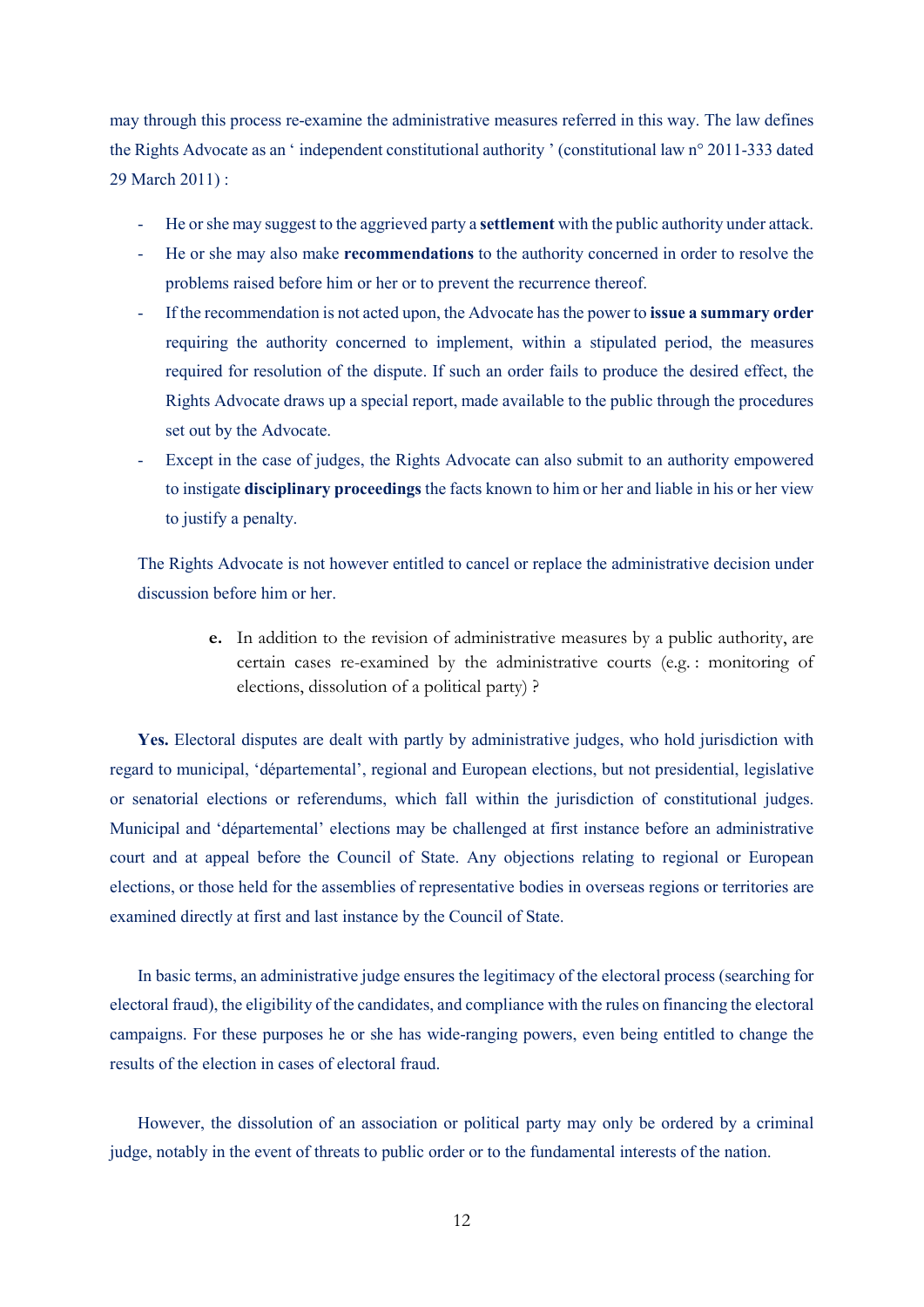#### **VI. Selection by lower and higher courts**

**a.** Are administrative courts entitled to select cases ? Please answer yes or no.



**b.** If you have answered *yes*, under what circumstances may they select cases ? Does the legislation / case law relating to the court contain objective criteria in this connection, or does the selection of cases take place entirely at its discretion ?

#### Not applicable.

**c.** Is the power to select cases restricted to certain areas of law ? Please give details.

#### Not applicable.

**d.** Is the court entitled to select cases that fall within the category of administrative criminal law ? If so, are the conditions governing selection the same as in other areas of law ? Please give details.

#### Not applicable.

**e.** Please indicate who selects the cases to be ruled upon and how this takes place. Is there a judicial panel or a case selection procedure provided for this purpose ? Does this procedure only concern the higher court that will issue a final ruling on the case, or do lower courts also take part, in a certain way, in this selection ?

The English-language term of 'selection of cases' expresses a concept that is foreign to French administrative judges. However the supreme administrative judge (in the Council of State) is entitled to **filter** the appeals on points of law referred to this body.

The answer presented below sets out the procedure for filtering appeals on points of law submitted to the Council of State (cf. Answers 4. a), b) and c) of the questionnaire submitted for the Berlin seminar on ' Access to Supreme Administrative Courts and their services ' on the 13th May 2019).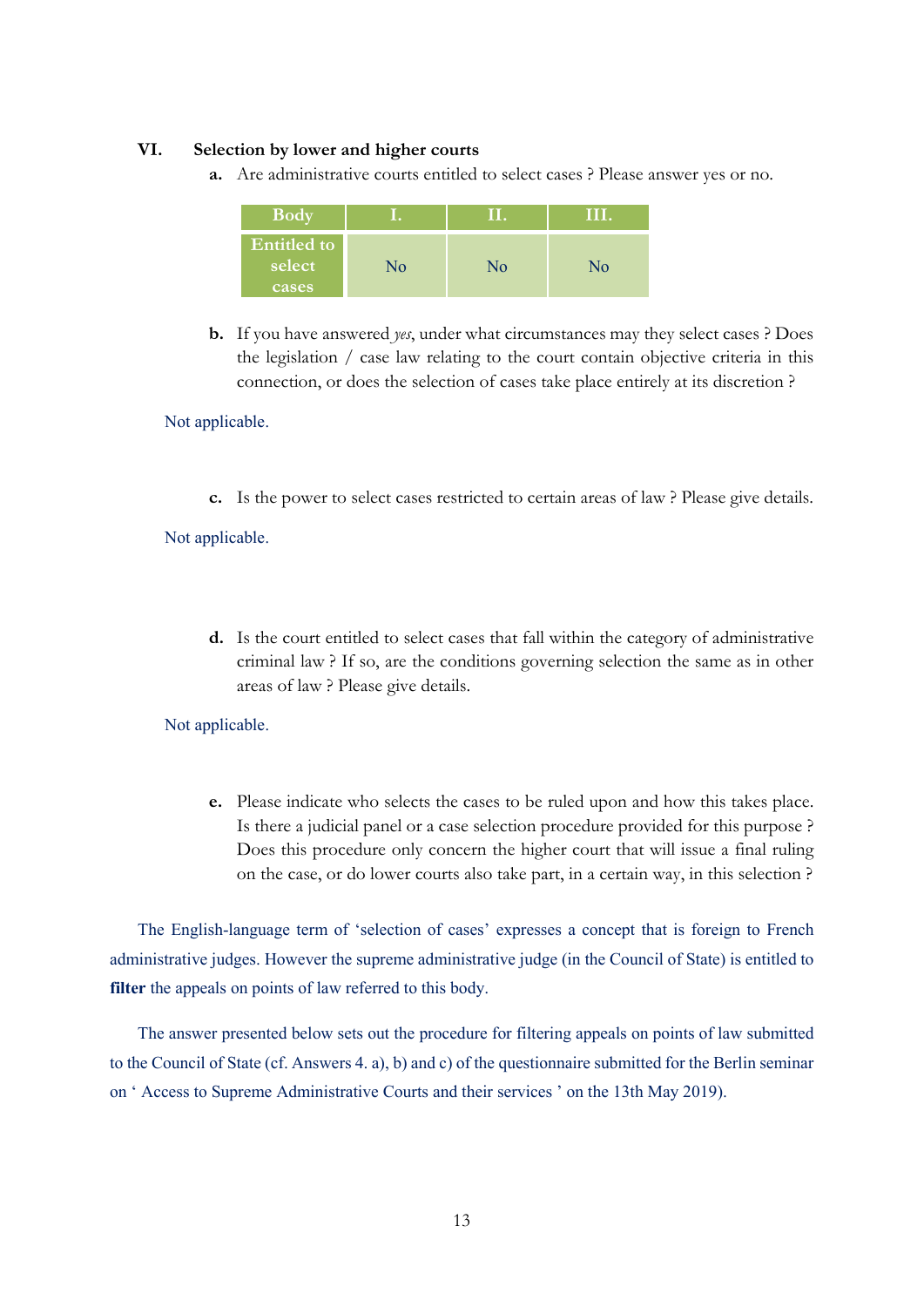Only appeals on points of law before the Council of State are subject to the admission procedure. There is no procedure for filtering applications made at first instance before administrative courts or appeals lodged before administrative courts of appeal.

The admission procedure for appeals on points of law before the Council of State was originally devolved to a specific section in the litigation division, specifically set up for that purpose, and known as the ' Commission d'admission des pourvois en cassation' (Commission for the admission of appeals on points of law, or CAAPL). All the appeals on points of law presented to the Council of State were centrally examined by this **specialist section**.

This solution was abandoned in 1997 in favour of a **decentralized organization**. Appeals are now divided between **the chambers** directly implementing the admission procedure. In practice, the ten chambers have developed subject-based specialities. The allocation of appeals on points of law to the chambers takes place, at the start of the admission phase, in accordance with this specialization. The members of the Council of State called upon to examine appeals within the context of the chamber to which they are generally allocated may, in view of their greater familiarity with the subject concerned, produce a more rapid assessment of the merits of the appeal. As a result, the additional delay arising from the admission phase will be minimized.

The admission phase entails three procedural alternatives, which will shape the nature of the decision arrived at :

- If the appeal is ' evidently groundless ', the presiding judge in the chamber examining it **will order that its admission be refused** (R. 822-5 CJA).
- If on the other hand, the appeal must in said judge's eyes be admitted, he or she will directly pronounce a **decision to admit**.
- If finally the presiding judge in the chamber considers that there are doubts as to whether the appeal should be admitted, the claim is initially examined by the chamber's reporting judge. If he or she pronounces in favour of admission, the chamber's presiding judge shall in most instances comply with this view and issue a **decision to admit**. If however the reporting judge pronounces against admission, the appeal is then examined by the court rapporteur and then in a hearing by the three-judge section that will pronounce a **decision to admit** or a **decision to refuse admission**.
	- **f.** When the court decides to select or reject a case, is it required to notify the complainant ? If so, does it return a formal decision (e.g. : rejection of the claim) or does it inform the complainant by means of an ' informal ' letter ?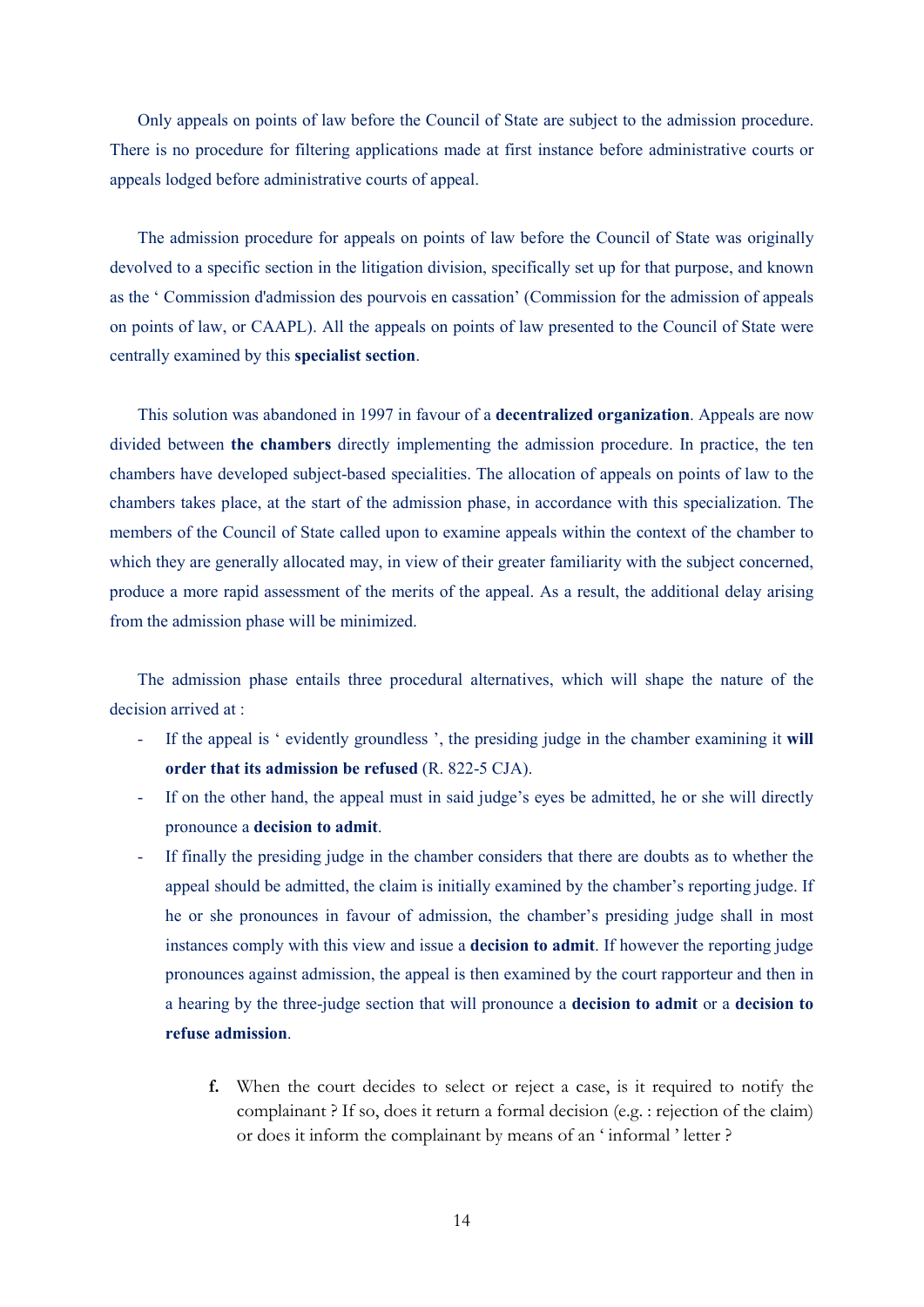The admission phase commences as soon as the application is registered. It is carried out without any 'inter partes' preparations - in other words, the complainant does not disclose any documents or papers during this phase. It is only once the decision has been pronounced that the parties are informed as to the admission or rejection of the claim.

The admission decision is taken - after or without a public hearing - by the chamber's presiding judge. It is by its nature a **judicial administration decision** that is not subject to appeal.

The decision refusing admission, on the other hand, whether pronounced through an order from the presiding judge or as a decision by the three-judge section, is by its nature a **judicial decision** returned by the Council of State ruling as a court. A challenge may be mounted by a complainant against whom a ruling is made.

**g.** Does the court have to justify its refusal to rule on a case ?

The reasoning of the Council of State is particularly succinct : it merely sets out the grounds for the appeal before declaring - in a standard format - that " none of the grounds will serve to enable admission of the claim ".

> **h.** If a lower court decides not to select a case presented to it, can this decision be revised by a higher court ? Please give details.

#### Not applicable.

**i.** Can a lower court select cases for a higher court ? If so, can such a selection be revised by the higher court ? Please give details.

#### **No.**

**j.** Is the order of cases to be dealt with set by a judge ?

Only claims that have made it past the first filter will be prepared, in other words announced to the opposing party. Of these cases, the presiding judge of the ruling section will focus on establishing which claims require urgent processing. These may receive accelerated preparation.

#### **VII. Other measures**

**a.** Does your legal system provide for other measures that facilitate or restrict access to the courts ? Please explain.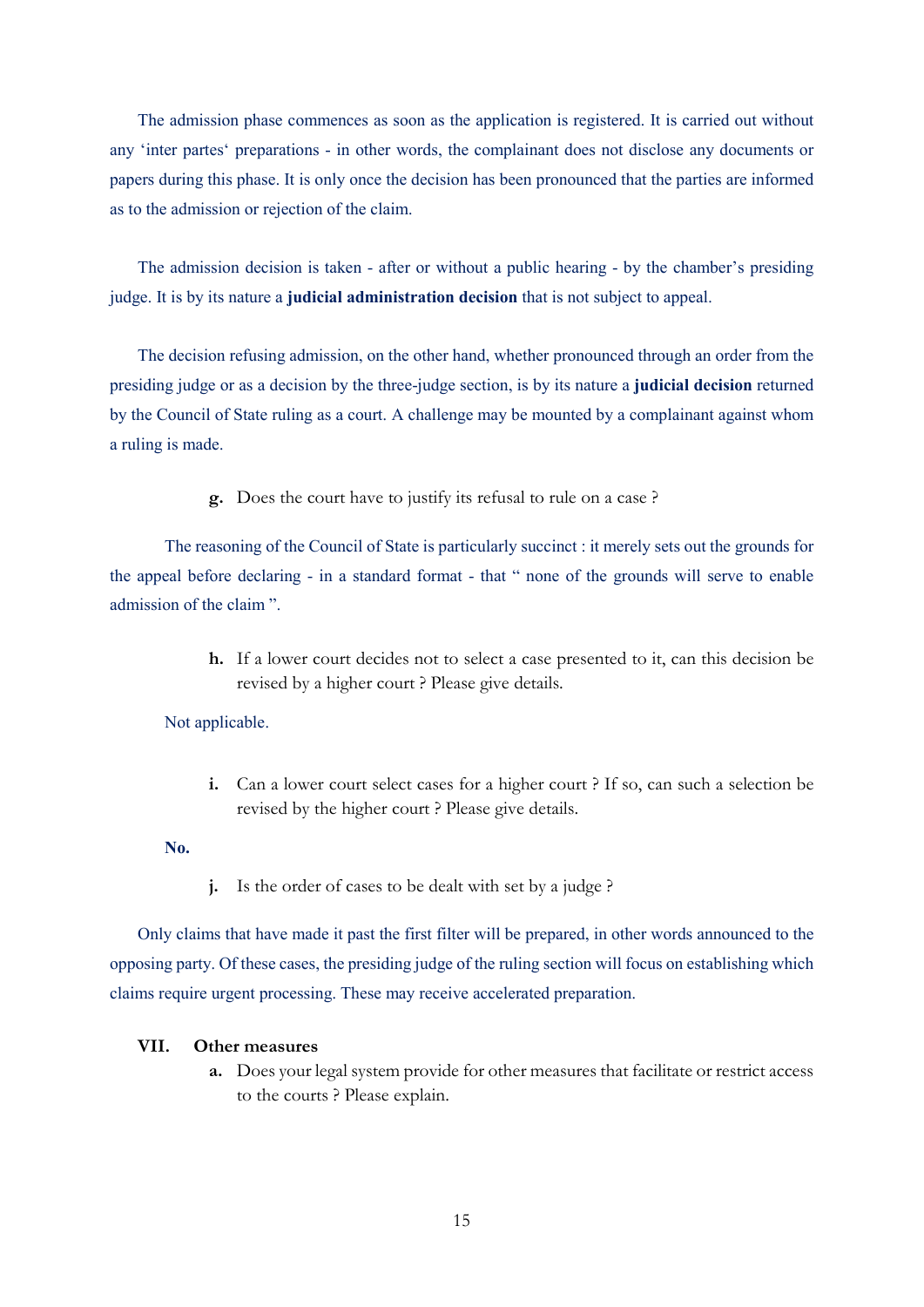While the existence of a ' filter ' such as the one presented above is an efficient means for the Council of State to pre-empt the arrival of an excessive number of claims, it is not the only such means. Other methods may be used in order to achieve this objective :

- the residual **jurisdiction** of the Council of State at first and last instance has been reduced ;
- the rules governing **admissibility** of claims that are applicable to the administrative judge whatever the court. These rules enable rejection *ab initio*, before the preparatory phase, of claims :
	- $\rightarrow$  that clearly do not fall within the jurisdiction of the administrative court,
	- $\rightarrow$  that are clearly inadmissible, or
	- $\rightarrow$  that contain grounds that are inadmissible or inapplicable (R. 222-1 CJA).
- the **obligation to use the services of a lawyer** in cases dealt with in the Administrative courts of appeal and the Council of State,
- the existence of a **possible appeal period** of two months as from receipt of notification from the court registry of the decision to be challenged.
- **restriction of the suspensive nature of appeals** : an appeal lodged against a judicial decision does not in theory have a suspensive effect on execution of the decision being challenged. This rule applies both to standard appeals (R. 811-14 CJA) and to appeals on points of law before the Council of State (R. 821-5 CJA).